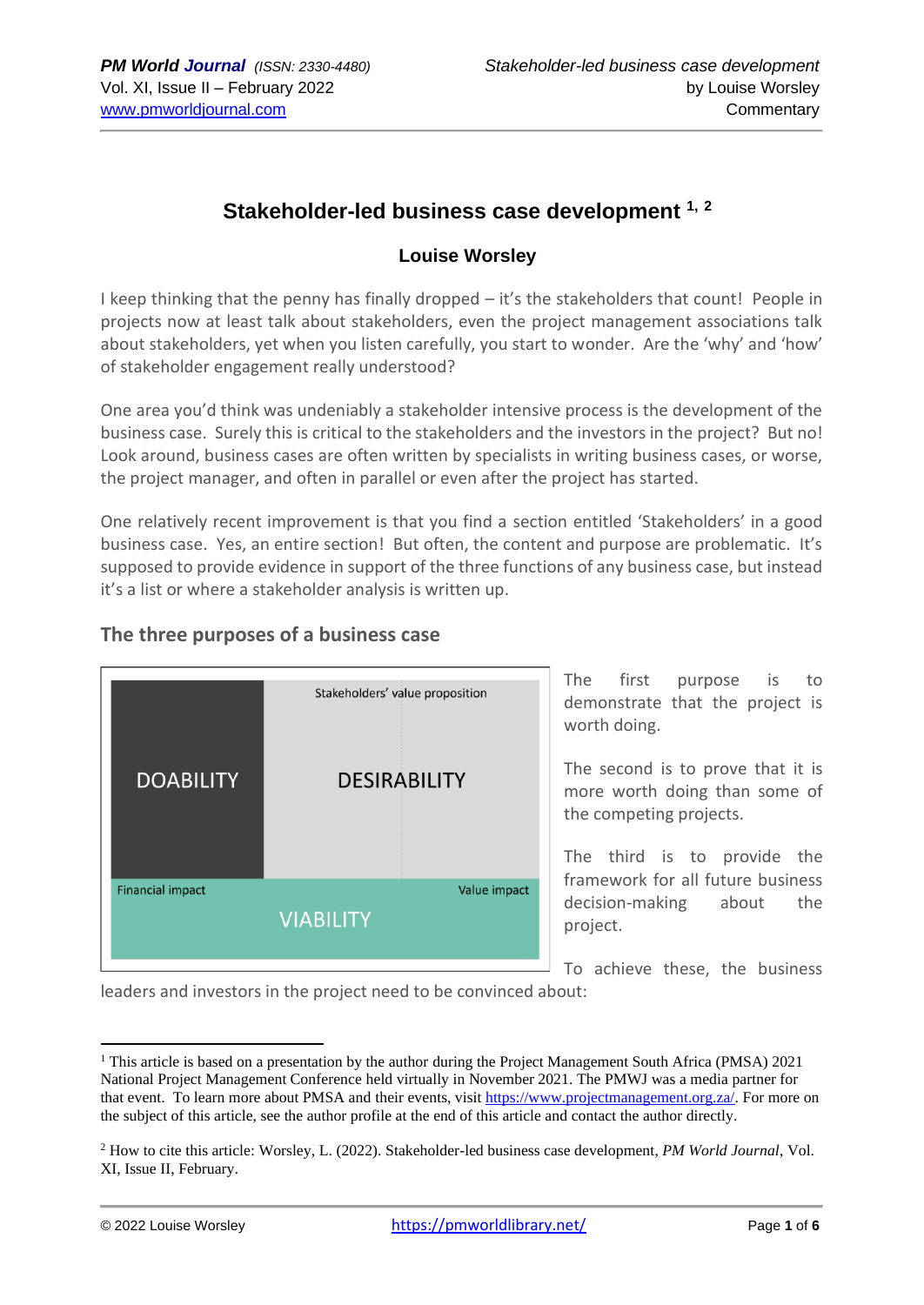- Desirability is there evidence that the project is worth doing, and just as importantly, who thinks so? Are there legitimate stakeholders backing the project?
- Do-ability is there a feasible case for delivering the outputs and outcomes? Planning is necessary before do-ability can be proven. Still, even at this stage, options can be assessed.
- Viability combining desirability and do-ability leads to an assessment of how viable the project is. Are the benefits risks and cost risks commensurate with the risk appetite of the critical stakeholders and the organisation?

If the business case is to deliver on its promises, you need to know, "Who wants what?" "How badly do they want it?" And "How committed are they?" Oh, and it's helpful to know how widely held the view is that this is an important and necessary expenditure.

With that in mind, let's unpack the contents in the Stakeholder section.

## **Stakeholders and the business case**



I find it helpful to group the stakeholders into four groups.

#### **Group 1: The accountable stakeholders**

All projects need "somebody who cares". An accountable stakeholder is a leader who cares enough that they are prepared to be held accountable for delivering the benefits and the return on investment for this project.

This group of stakeholders really matter

as these leaders are prepared to put their names against the case for action.

They are signing off on the desirability of the business case and their understanding of the risks associated with value achievement. They have established to their satisfaction that the return on the investment is acceptable or better.

The Stakeholder section must convince us that these stakeholders exist and have the necessary commitment. The most compelling way to do that is for the project sponsor to write and then present the motivation for the business case to their peers.

Bent Flyvbjerg, recently published research on what he calls 'the fallacy of cost-benefit analyses'. He also emphasises how important it is that accountable stakeholders have some 'skin in the game'. In discussing the endemic problem of under-estimated costs and over-estimated benefits in public-spend projects, he recounts an example of criminal charges being brought against a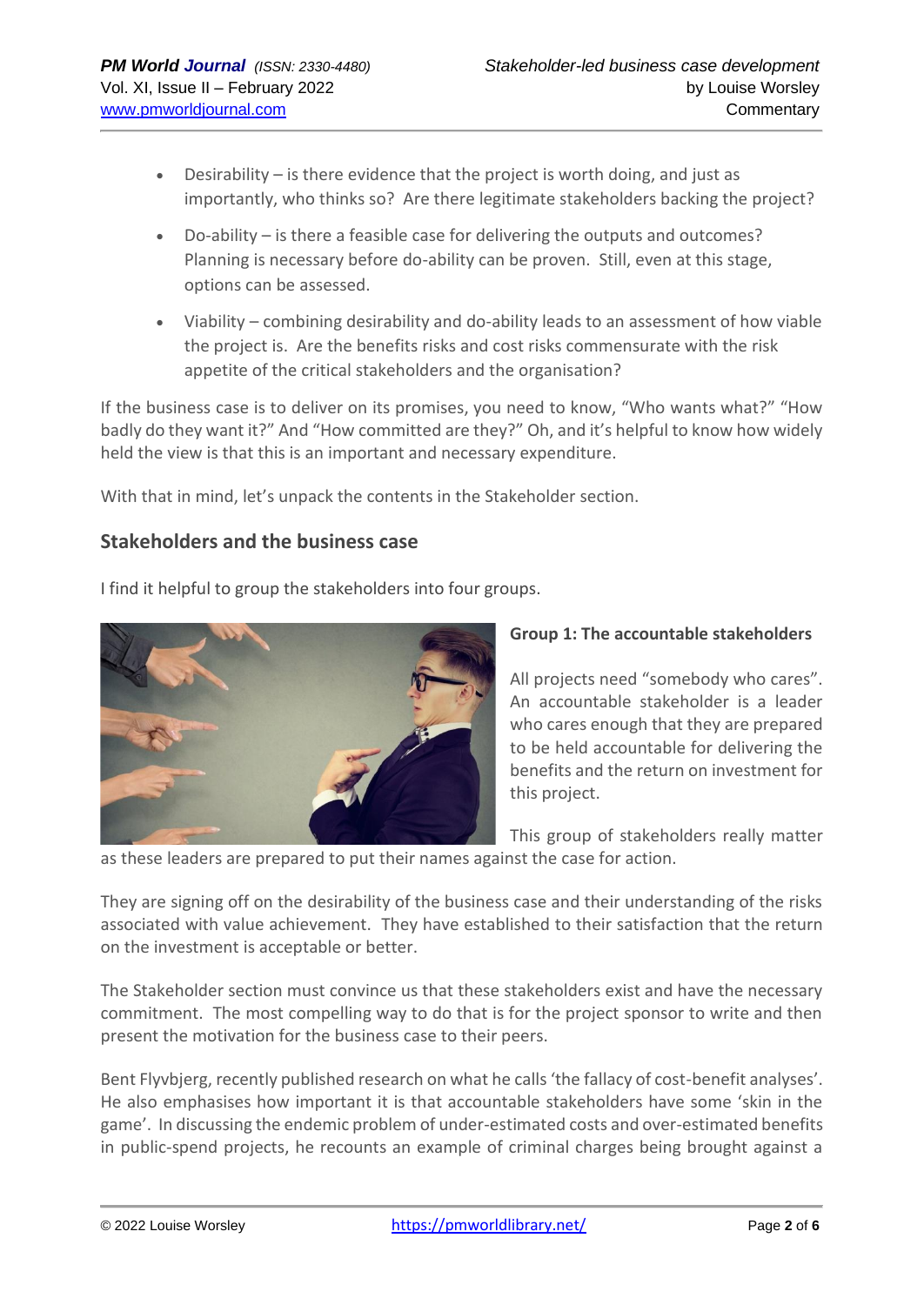sponsor who signed off an obviously non-viable business case and urges other governments to follow suit.



#### **Group 2: Consulted stakeholders**

The second group is the individuals consulted during the development of the business case. Why? Because they form part of the evidence as to why the business case is framed the way it is. I recently reviewed a project governance process for a large pharma company. What I found fascinating was the focus on who signed off, who

had been involved in the approvals, and when. The whole process was transparent and traceable and undoubtedly impacted the organisation's culture. It engendered a rather cautious approach, though being risk-averse is not necessarily a good thing in a research-based company!

Knowing the sources are crucial to all three functions of the business cases. Has appropriate expertise been considered? Can biases be detected that reflect stakeholder agendas? Put simply – has the business case consultation been robust enough – have the risks to achieving the benefits as opposed to the gains been properly aired?



### **Group 3: The role-based stakeholders**

The third group of stakeholders is those individuals who will be involved in the governance of the project.

Not all of these will be known, as often some are still to be appointed; the solution has not been agreed upon yet. But there will be some idea about the resource areas (specific resources and types of resources) and what technologies are likely to be involved.

Why does that matter in the business case? Well, even at the business case stage, bottlenecks and constraints on resources can be identified. When fulfilling the functions of the business case, non-feasible solutions need to be eliminated without limiting the viable options.

I hope you noticed how I slipped in there that the business case is *not* a vehicle for documenting the solution. It is where options are laid out and recommendations made. Too often, a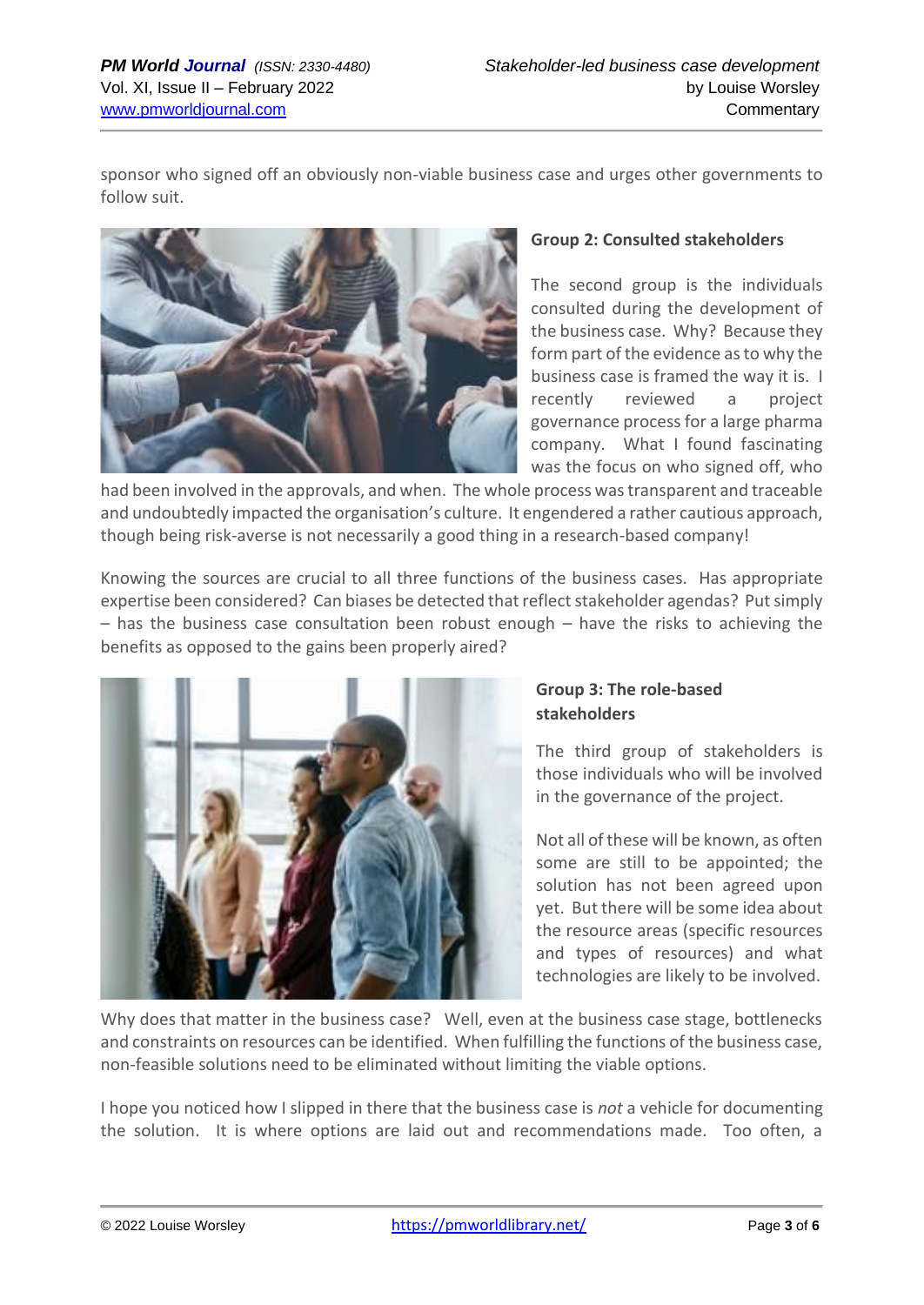commitment is made to a solution – in which case it's not a business case you are reading – you are being coerced!



### **Group 4: The agenda-based stakeholders**

Finally, we have the fourth group – the agenda-based stakeholders. These people may not have a role in the project's governance, but they have strong feelings about the project and can significantly impact its success.

Agenda-based stakeholders are difficult to find sometimes, not least

because they tend to hide until the most inconvenient moment! But it's worth the effort. One place to start is to look at net winners and losers from the project's outcomes – not just the benefits.

| High                           | <b>Net benefits</b>                                                       | Benefits but                                                                          |
|--------------------------------|---------------------------------------------------------------------------|---------------------------------------------------------------------------------------|
|                                | 'Collaborators'                                                           | 'Compromisers'                                                                        |
|                                | Should champion the project and<br>use their influence positively         | Positive but concerned over<br>changes needed                                         |
| <b>Benefits</b>                |                                                                           |                                                                                       |
| received                       | Few benefits but                                                          | Net dis-benefit                                                                       |
|                                | 'Accommodators'                                                           | 'Resistors'                                                                           |
|                                | Supportive but may become<br>apathetic and negatively<br>influence others | Likely to resist change, deal<br>with sources of resistance by<br>'enabling' projects |
| Low                            |                                                                           |                                                                                       |
| High<br>Change required<br>Low |                                                                           |                                                                                       |

### *Who are the antagonists? Who are the supporters?*

You need to include this group, not with a detailed stakeholder analysis because that is a planning process, but as an aid to understanding how viable the project is. The business case should capture the potential levels of antagonism and support towards the project. Too many stakeholders with opposing views can quickly push the project into the non-viable category.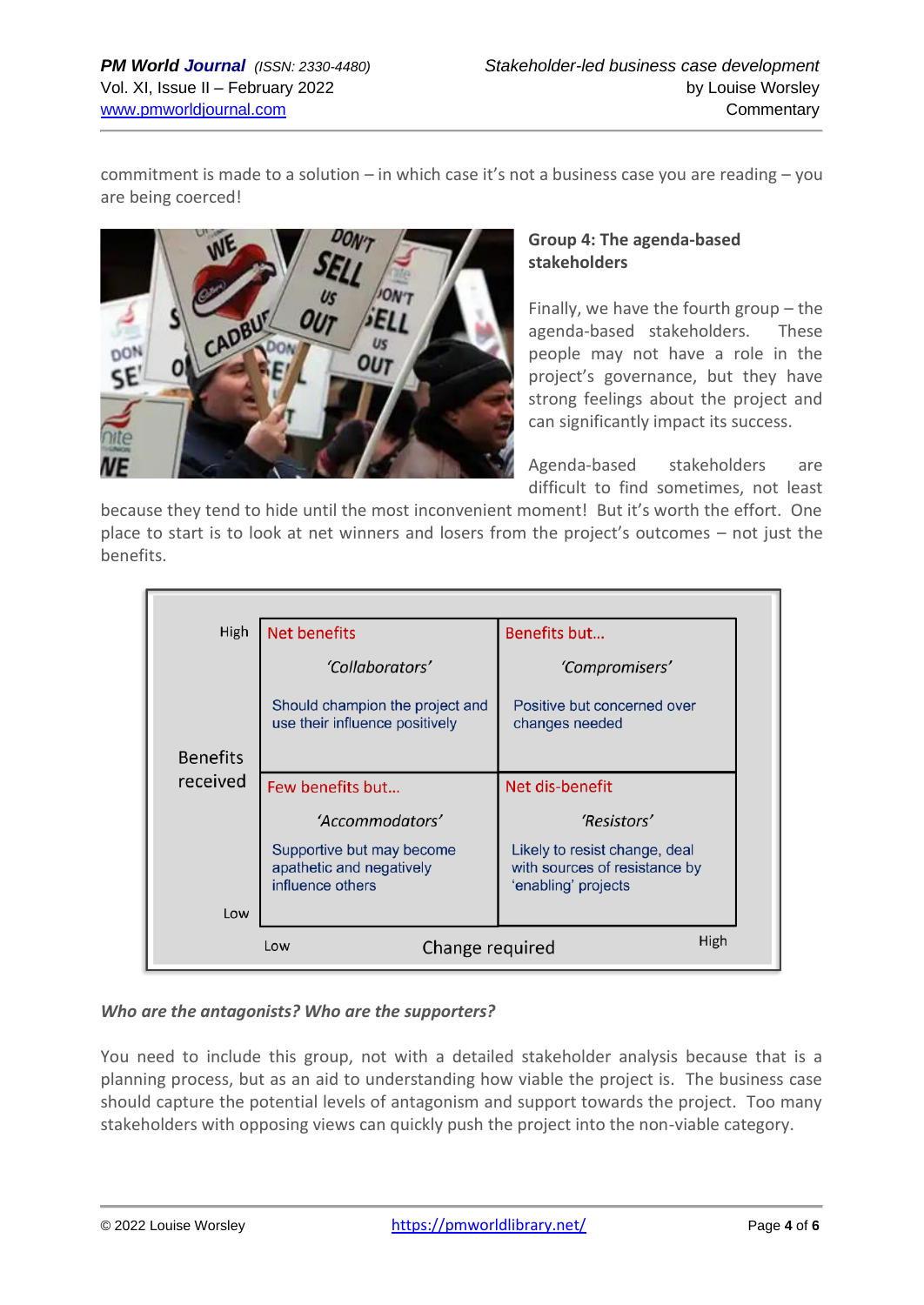### **Never mind the numbers – it's the stakeholder commitment that counts!**

Some of you are probably thinking that you don't do anything like this, and it doesn't really matter because a business case can be boiled down to a spreadsheet of numbers. Costs on one side, benefits, particularly financial benefits on the other – and once you juggled with them enough, the answer lies in plain sight.

If only that were so!

In a series of studies going back to 2003 and as recently as 2021, Flyvbjerg et al. have shown that in publicly funded projects:

*… estimates used decision-making are highly, systematically, and significantly misleading. Forecasts are consistently and significantly inflated…*

*…decision-makers are well advised to take any forecasts that do not explicitly consider the risk of being very wrong with a grain of salt.* 

It's not because publicly funded projects are poor or worse than commercial and industrial projects; it's because the numbers are freely available for analysis.

In 2021, Flyvbjerg & Bester published their research into 2,062 public investment projects and reported that:

*We found a fallacy at the heart of conventional cost-benefit analysis: forecasters, policymakers, and scholars tend to assume that cost-benefit forecasts are more or less accurate, when in fact, they are highly inaccurate and biased, at an overwhelmingly high level of statistical significance.*

So, if you can't trust the numbers, what can you do? You do what every business has always done, trust in the rational judgement of its leaders, experts, and advisors. And how do you get rational judgements?

- Ensure there are accountable stakeholders, with skin-in-the-game– my stakeholder group 1
- Adapt cost-benefit forecasting so that it counts what is valued and how valuable it is to the business and its customers – my stakeholder groups 2 and 4

You then determine how possible it is to achieve that value using an agreed-upon approach by informed and interested parties you trust. You make pretty sure you've considered the potential downsides, and then gain commitment from the individuals charged with delivery.

Oh wait! I've just described a business case, but one that puts stakeholders in pride of place. Not a business case that uses numbers to fallaciously describe the future, but one that makes the stakeholders the focal point of the document. A business case that makes it clear that their contributions form the basis upon which the decision to go or not is made.